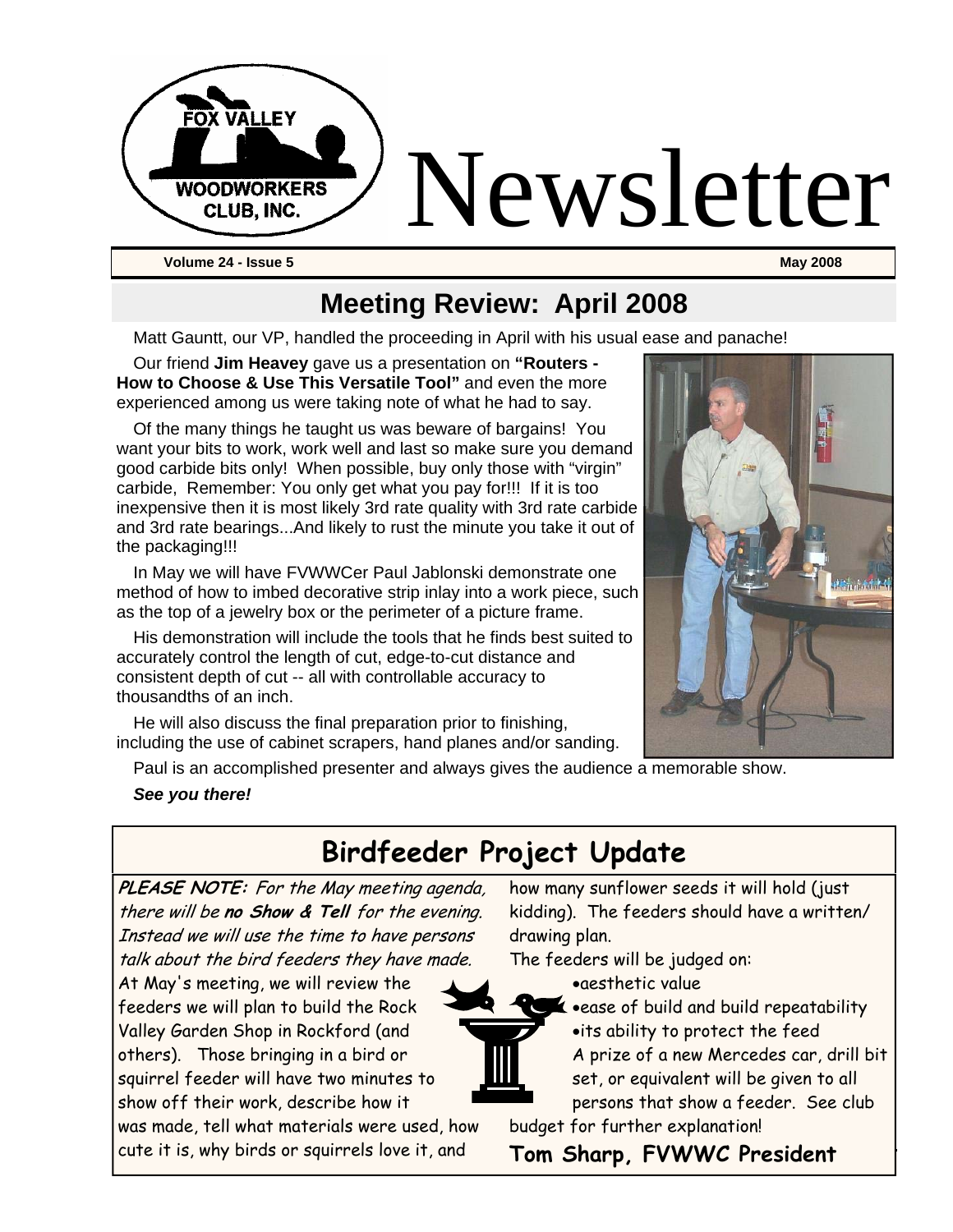## **FVWWC Events Calendar**

| May 6th  Tue  6:30 p.m FVWWC Shopsmith SIG Meets -<br>Details Bottom of Page 2                                                                                 |
|----------------------------------------------------------------------------------------------------------------------------------------------------------------|
| May 6th Tue  6:30 p.m.  FVWWC Hand Tool SIG Meets -<br>Details Bottom of Page 2                                                                                |
| May 6th Tue  7:30 p.m.  FVWWC General Meeting: Paul<br>Jablonski presents "Inlays" He<br>will show us how to get perfect<br>inlays with the use of hand tools. |
| May 10th  Sat  9:00 a.m.  Sharpening Workshop & "Rough<br>to Ready" by Paul Jablonski &<br>Karl Scogin - Naperville, IL.                                       |
| May 21st Wed9:00 a.m.  FVWWC's Breakfast Club: Red<br>Apple Restaurant - 414 S Schmale<br>Rd - Carol Stream, IL                                                |
| Jun 3rd Tue  6:30 p.m.  FVWWC Shopsmith SIG Meets                                                                                                              |
| Jun 3rd Tue  6:30 p.m.  FVWWC Hand Tool SIG Meets                                                                                                              |
| Jun 3rd Tue 7:30 p.m.  FVWWC General Meeting: Barry<br><b>Gork "Introducing Timbermate"</b>                                                                    |
| Jun 7thSat9:30 a.m.  FVWWC Shop Tour: Elgin - Dan<br>Miller's Workshop - Map/Info a<br>meeting or email to<br>woodworkers@fvwwc.org                            |

#### **Out With the Old, In With the New!**

A gentleman contacted the FVWWC a few weeks ago looking for someone that could turn a new pedestal for a porch column on an old home he is restoring in Wheaton. Ron Gilkerson gave him my name and I agreed to turn a new pedestal for him to match his sample. 12" diameter and 5", thick out of cedar.

Attached is a photo of the old pedestal and base and the new turned pedestal and base. He picked it up today and was very pleased that his contact with FVWWC was a success.

#### **Jon Wolfe**



### **FVWWC Officers & Staff**

**woodworkers@fvwwc.org** 

| President                                | <b>Tom Sharp</b>           |
|------------------------------------------|----------------------------|
|                                          | thomas.sharp@sbcglobal.net |
| Past President  Ron Gilkerson            |                            |
|                                          | (630) 879-8756             |
|                                          | rongilker@hotmail.com      |
| Vice President  Matt Gauntt              |                            |
|                                          |                            |
|                                          |                            |
| Program Committee Robin Blair            |                            |
|                                          | blairr@saic.com            |
|                                          | <b>Ron Gilkerson</b>       |
|                                          | Doug Olson                 |
| Membership  Larry Maher                  |                            |
| Editor/Webmaster  Linda Christensen      |                            |
|                                          | woodworkers@fvwwc.org      |
| Library Committee  Dave Dockstader       |                            |
|                                          | <b>Rick Moss</b>           |
|                                          | <b>Tom Zillman</b>         |
| Raffles/Photographer Charlie Christensen |                            |
| Show & Tell MC  Matt Gauntt              |                            |
| Show Chairman  Mike Madden               |                            |
| Toy Drive/Club Logo Items Gail Madden    |                            |
| Member-at-Large  James Nellis            |                            |
| Audio/Visual Tech Robin Blair            |                            |
|                                          |                            |
|                                          |                            |
| Shopsmith SIG Chairman Dave Dockstader   |                            |
|                                          | (630) 851-8118             |
|                                          | sourceror@sbcglobal.net    |
| <b>Hand Tool SIG Chairmen</b>            | <b>Mike Brady</b>          |
|                                          | mbrady25@comcast.net       |
|                                          | <b>Mike Bridger</b>        |
|                                          | bridger.mike@gmail.com     |

#### Just In Time For Summer…

...FVWWC member, Dan Miller, has offered to share his custom plans with us! Here is what Dan had to say:

"Several years ago, I put together some plans for Victorian Screen doors. Perhaps some of our members might like a copy."

Anyone interested can visit the club's Home Page and click on the link provided to View/Read/Print a .pdf copy on Dan's plans. Stir up some Lemonade and look for a LINK like this-



**2 FVWWC - PO BOX 1041 - BATAVIA, IL 60510-1041 2008**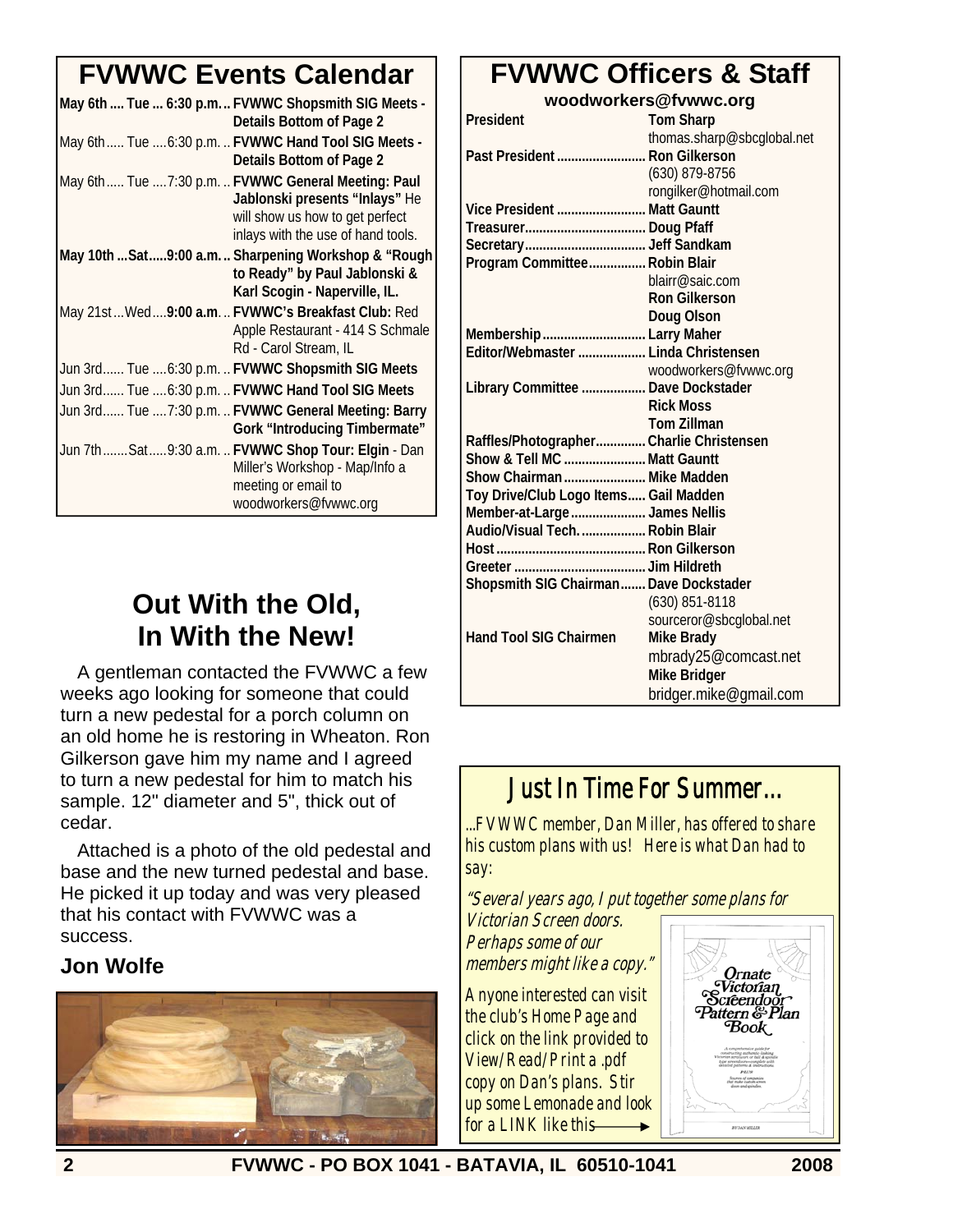## **FVWWC MONTHLY DRAWING**

*April was a lively meeting… ...And w*e really appreciate your participation in the Club drawings. We enjoy bringing them to you and the funds raised make this and many other Club features possible.

We had a bit of a surprise at the drawing. The first ticket drawn belonged to **Ron Gilkerson** but Ron, our past president of many years, magnanimously passed on the Router Kit and requested we bring it back in May to give members another chance to win!

#### **Regular Monthly Drawing:**

**1st Prize:** *Passed on Choice***......................................................Ron Gilkerson 2nd Prize: Bosch DLR165K Laser Rangefinder Kit .................Jeff Sandkam 3rd Prize: Bosch Large, Heavy-Duty Tote Bag ........................John Warwick** 

In May we will have items like a **Bosch Laser Rangefinder Kit, Bosch Digital Multi-Detector Kit & the Porter Cable Multi-Base Router Kit & a copy of "Projects & Shop Tips" donated by Jim Heavey** offered as prize choices!





#### **Special Raffle Spring 2008:**

Our latest **Special Raffle** is off and running! We will sell tickets on this until our goal is met and *you do not have to be present to win the Special Raffles!* 

The prize is an entire turning outfit with goodies galore. Our friend **Rich Rossio** put together a prize package for us, from **Penn State International,** that second to none! Just look at this list of hardware, accessories, kits and wood that will be included all for the price of a ticket!:

**TurnCrafterPro Variable Speed Midi Lathe Extension Bed 3 pc Pen Turning Chisels 6 pc Midi Anniversary Chisel Set Pen Mandrel (winner's choice) 4 Jaw Universal Chuck Slimline Pen Kits 7 Pc Pen Mill Set 3 Exotic Wood Bowl Blanks…** *...And More!* 

#### **For more details...**



*...See us at the meeting!* 



**2-1/4 HP (Maximum Motor HP) Multi-Base Router Kit 893PK - The 893PK includes Router motor, Fixed base, Plunge Base, 1/4" & 1/2" collets, Sub-Base Centering Gauge, Collet wrench, Carrying Case, Operating manual.** 



#### **Specifications:**

- **Motor: 1/2HP (650-3800 RPM)**
- **3-step Motor Pulley**
- **Headstock: 1" x 8tpi, #2MT**
- **Tailstock: Live center, #2MT**
- **Construction: cast iron**
- **Distance between centers: 18"**
- **Swing over bed: 10"**
- **Wt: 80 lbs, 102 lbs with extension bed**
- **Overall size: 30" L x 7-1/4" W x 14-1/2" H**
- **Length with extension bed: 52" long**

#### **Charlie Christensen - FVWWC Raffle Chairman**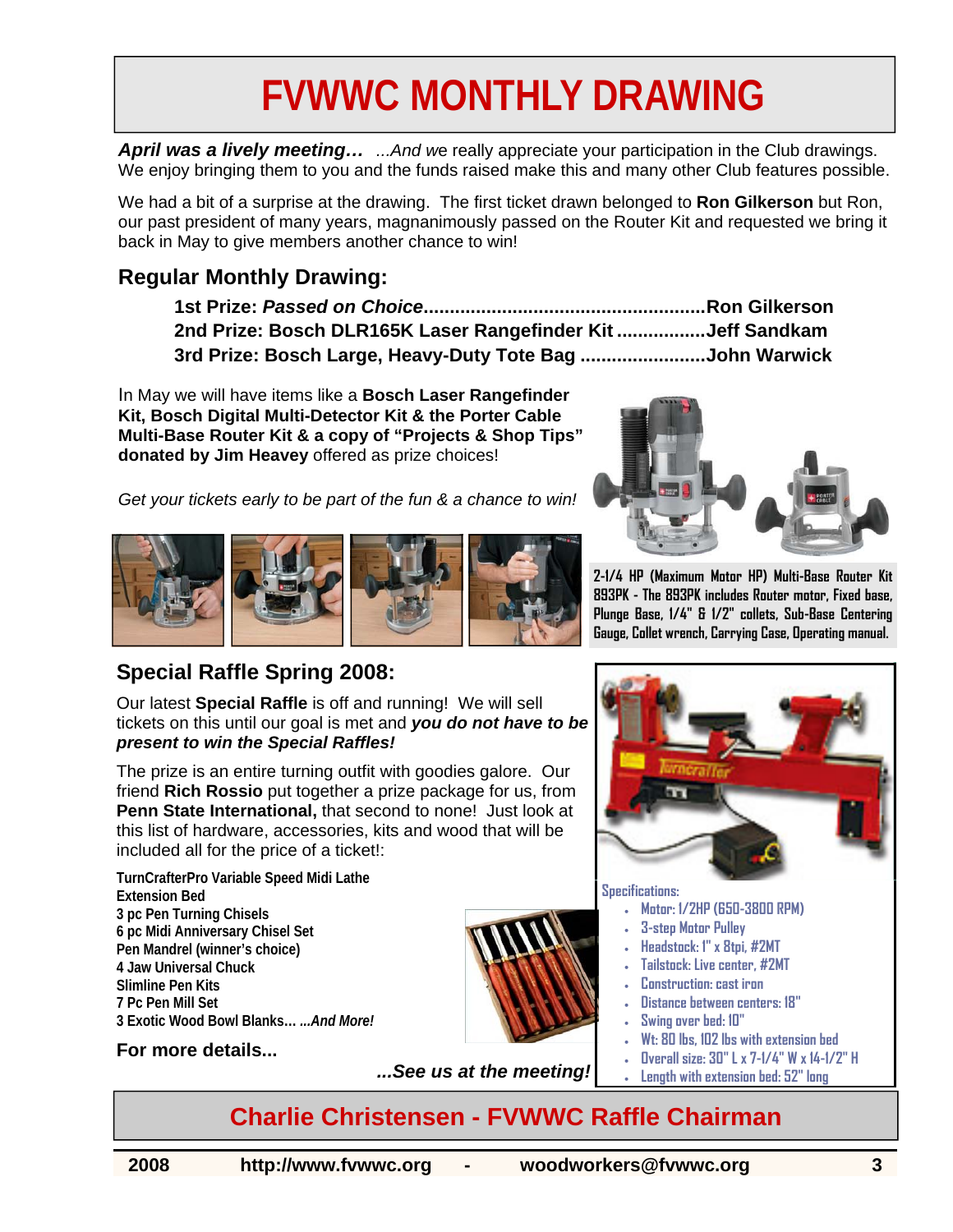### Walnut: Kiln Dry or Air Dry?

**By Nick Rentas, FVWWCer**

Woodworkers have disagreed for years on whether or not to use kiln-dried walnut for their projects. Kiln drying walnut has the effect of leaching color out of the heartwood and darkening the sapwood. Countless board feet of walnut that would have been downgraded to #2 Common are saved and the waste is minimized. Unfortunately, it also takes the reddish highlights out of the cells in the wood. Walnuts' richness becomes considerably muted.

Air-dried walnut has all of the natural color that we love, but it takes many years to get dry enough for use. My own experience has been very disappointing. I bought some nicely figured airdried walnut about 15 years ago and kept it in my shop for at least 5 years before I ever worked with it. I made a lovely desk for my wife with a beautiful 30" wide by 50" long top. It was glued up from 2 pieces cut from a single 16 ½" wide board. Each of the two pieces were split down the center and re-jointed, so you could argue that the top was made of four pieces, but you get the idea. The top was finished dead flat and attached with figure eight swivel fasteners to allow for expansion. A year later, the nice swirl near the middle of one end began to buckle and split. Another corner was beginning to cup. How dry was my air-dried walnut when I cut into it? I'll never know for sure because I didn't own a moisture meter at the time.

During that same time period I had purchased another nice piece of air-dried walnut from a dealer at the Chicagoland Woodworking Show. It was about 1 1/4" thick and 14" wide with the bark still on the edges. It was going to be the top for a sofa table designed in the style of Nakashima. That piece sat in the shop for about a year and developed a twist so severe that it was only usable for turning pens or warming the family room. No more air-dried walnut for me.

For many years I had been content to use kiln dried walnut finished with water base lacquer. What I didn't like was the comparatively dull color. Then a good friend of mine who spent his adult life as a professional refinisher taught me a simple process to take kiln dried walnut and return the color to its original air dried patina.

Sand the wood to 150 or 180 grit. Apply a coat of orange dye that has been reduced with 9 parts

alcohol to 1 part dye with either a rag or a spray gun. If you spray, remember that alcohol burns very quickly, so use all of the precautions you would use with nitrocellulose lacquer. The dye is dry in less than a minute if you're using alcohol and the problem is solved. The orange dye replaces what has been lost and you can complete your finish in whatever way you prefer. As an alternative, you could also use a watersoluble dye, but I don't care to raise the grain after I've done my final sanding. I like to follow the dye with Behlan Pore-O-Pac Paste Wood Grain Filler tinted with walnut stain. You can buy it pre tinted or tint it your self by mixing it with your own oilbased stain. The grain filler has the visual effect of about 3 coats of clear finish under whatever you use for a topcoat. It doesn't add any protection of course, but it just looks more completely finished. My current finish of choice is General Finishes Arm-R-Seal oil & urethane. Water-based lacquer is easy to spray and durable, but once it has been damaged, and in the fullness of time, everything gets scratched up somewhere, you are completely screwed. Good luck trying to repair that waterbased lacquer without sanding down to bare wood and starting over. Although it's not as easy as touching up damaged wood finished only in oil, Arm-R-Seal is reasonably repairable with a little spot sanding and finish. If you like to make furniture with walnut as I do, this process solves a lot of problems.

**Mohawk Ultra Penetrating Stain, Orange Reduced in 9 parts alcohol to 1 part dye Wiped on or sprayed Source: Reliable Products 1330 Louis Ave. Elk Grove Village, IL , 60007-2310 Phone: 847-228-7667 Business Activity: Manufacturer / Exporter Behlan Pore-O-Pac Paste Wood Grain Filler Available tinted in Walnut, Cherry or Natural which can be tinted with Dye or oil base stain Sources: Rockler, Woodcraft, some paint stores**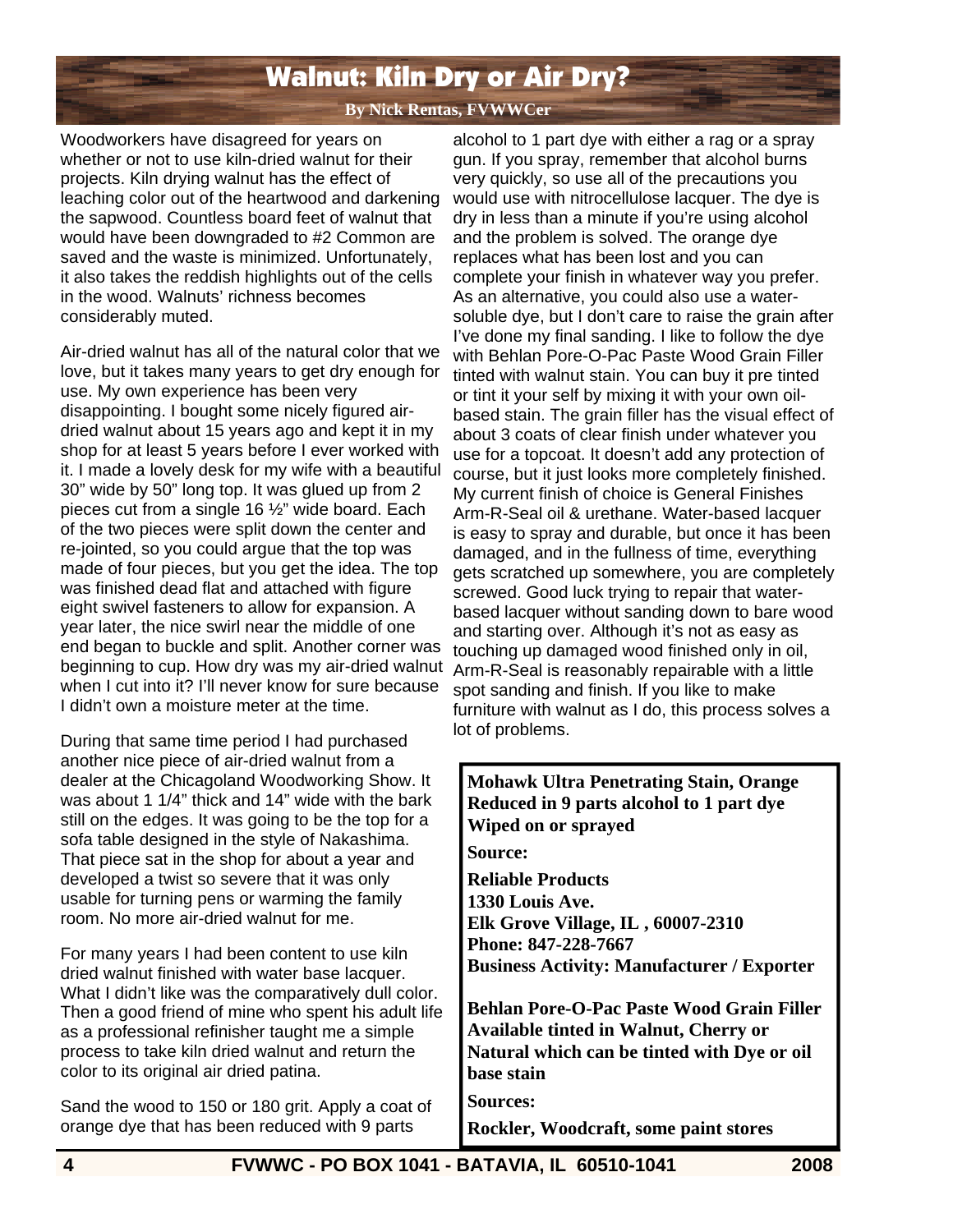#### **A Tool Review: Lee Valley's MagSwitch® Universal Featherboard by Doug Olson, FVWWCer**

I spend several hours a day in my workshop and like most woodworkers, safety is a large concern. I want to spend time on my projects, not in recuperation from a woodworking accident.

To that end I own over half a dozen feather boards of different types and sizes. Some I made, but most I bought. Right now they all sit in drawers near each machine. Too slow to set up, mismatched to the work and always in the way were reasons (or excuses) for their dusty storage.

Last month while I was planing some boards and staring down into the mesmerizing whirl of the three ultra sharp blades driven by a 2 hp motor, I had an epiphany – Hey, it would hurt if my fingers slipped down in there!

I decided I needed to find a way to do this more safely.

As luck would have it, a new Lee Valley flyer came out the next day. Like always, I reluctantly took time out to look for a tool that I really needed and could work no further without. Right. (Read "In childlike anticipation, I grabbed the flyer looking for something I wanted, could not afford and would have to think hard to develop a rationalization to buy.) It was then that I spied the MagSwitch® Universal Featherboard. I use several rare earth magnets throughout my shop, so I was respectful of their gripping power. I did think about the need for a new safer tool…. Hey!... I could actually get this and not feel guilty!

For a guy who gets most of his tools at garage sales and auctions, it is a bit pricey at \$44.50, but it did seem to make sense if I was serious about keeping my fingers intact. I ordered it.

What I like about it:

- $\mathbf{\hat{a}}$  As with almost all of Lee Valley's stuff it is well made
- $\mathbf{\hat{E}}$  Set up is very quick and easy
- **U** It's small and lightweight, but the magnets hold it in place. I have yet to budge it when locked down
- $\mathbb{\hat{D}}$  With a flick of a turn on the knobs, the magnets release.
- **& It can be placed anywhere on a steel surface.**
- **& It does not need any modification to the machine**
- $\Diamond$  On the planer is can go on either the fence or the bed
- $\Diamond$  It can be reversed on the shaper to accommodate shaping in either direction
- **U** It works great on the band saw for small pieces and re-sawing too
- $\hat{\mathbb{Q}}$  Can be used on either side of the blade at the table saw

As with all featherboards it works great when machining several

pieces of the same size. No need to shut down and reposition. With this one though, repositioning is a breeze!



 **I'll give this tool 2** *(unbandaged)* **thumbs up!** 





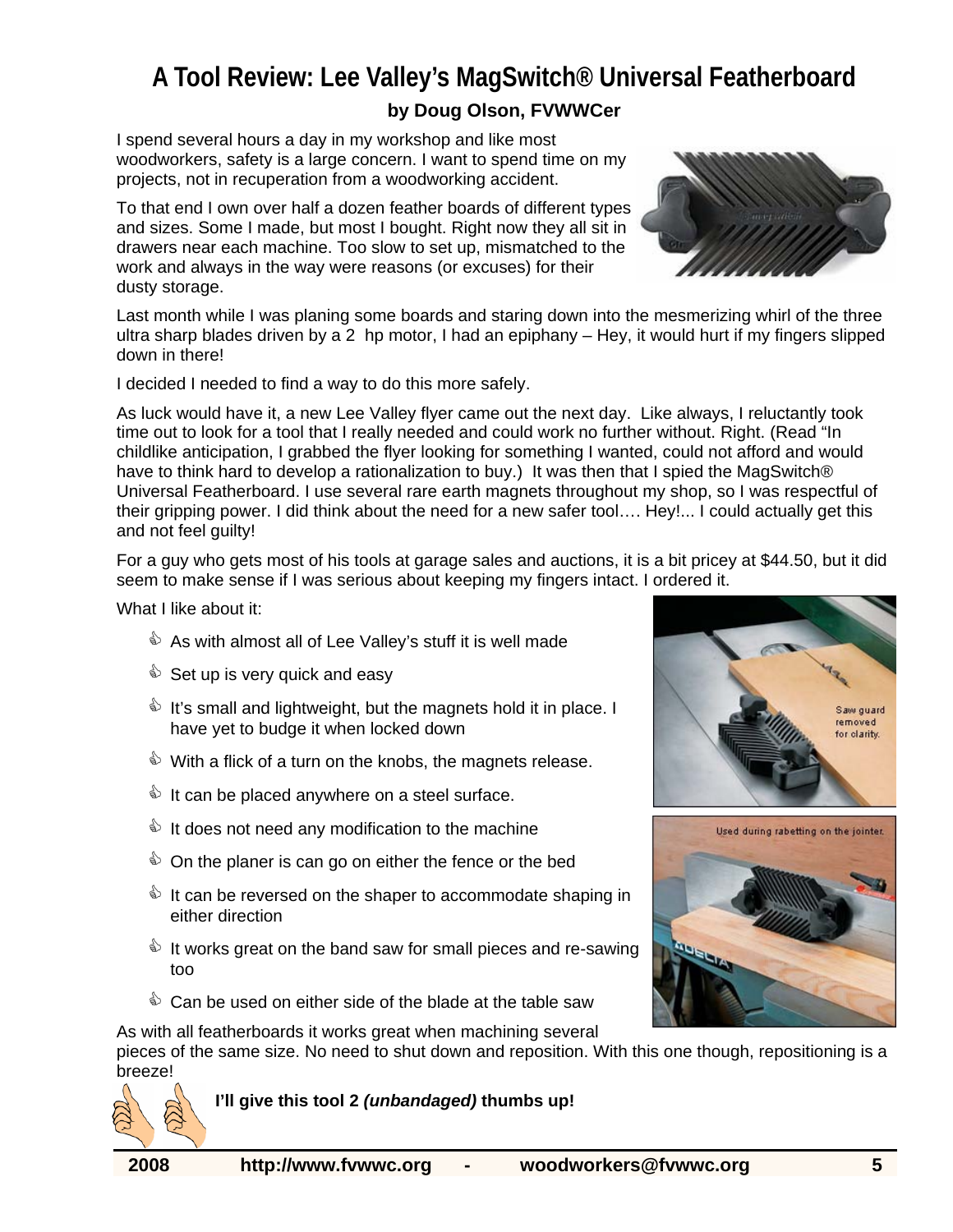# **CLASSIFIED**

## **FOR SALE**

¾ **Gerstner Model W-52 Machinist Chest -** It has never been used and has never had a tool placed within it. On the H. Gerstener & Sons website (**www.gerstnerusa.com/**), the chest was selling for \$743.60 in December of 2007. I would be willing to sell at a minimum price of \$450.00 or best offer.

#### **Bill Taylor**

wjtaylor@wowway.com 847-760-6144



## **FVWWC's Shopsmith SIG Report**

The Shopsmith Special Interest Group (SIG) meets at 6:30 on the first Tuesday of the month, just before the FVWWC meeting, in the vestibule of the Bethany Lutheran Church. The purpose of the group is to share experience, ideas, and fun and explore all the possibilities available with the Shopsmith. You don't even have to own a Shopsmith to join us.

During the May meeting, some of our members will be bringing old copies of the "Hands On" magazine. "Hands On" was a publication of Shopsmith, Inc. for a number of years that had some wonderful projects and a variety of Shopsmith jigs and fixtures.

If you are interested in the little machine that can, please join us.

**Dave Dockstader 630-851-8118 sourceror@sbcglobal.net**



## **WANTED: WOOD**

¾ Will buy from 1 pc. to bulk lot of hardwood lumber, shorts, blanks & cut-offs in cherry, walnut, mahogany, redwood, etc.

**Ron Gilkerson**

Phone: (630) 879-8756 (Voice Mail) E-mail: rongilker@hotmail.com

#### **Attention FVWWC Members**

List your For Sale/Wanted Items Free! **Contact FVWWC Editor/Webmaster (630) 551-7653 or woodworkers@fvwwc.org** 

## **FVWWC's Hand Tool SIG**



The Hand Tool SIG held our first official meeting prior to the April General meeting. A very gratifying turnout of 10 members came at 6:30 p.m. and traded ideas about what the group can accomplish over the next few months. It was decided that some of the meetings will be hands-on learning sessions on Saturdays. The first of these will be the Sharpening Workshop by member Paul Jablonski & his friend Karl Scogin on May 10th. There is a nominal \$15 charge for this class. This Workshop has a limited capacity so do not wait to sign-up. Contact Linda at woodworkers@fvwwc.org for details on reserving your seat.

The May 6th (club meeting night) focus for the Hand Tool SIG will be on hand planes. Members should bring hand plane they want to share or gain knowledge about. New members can join us at any time, even if your tools are the other kind of "cordless" (with batteries)!

**Mike Brady -** mbrady25@comcast.net **Mike Bridger -** bridger.mike@gmail.com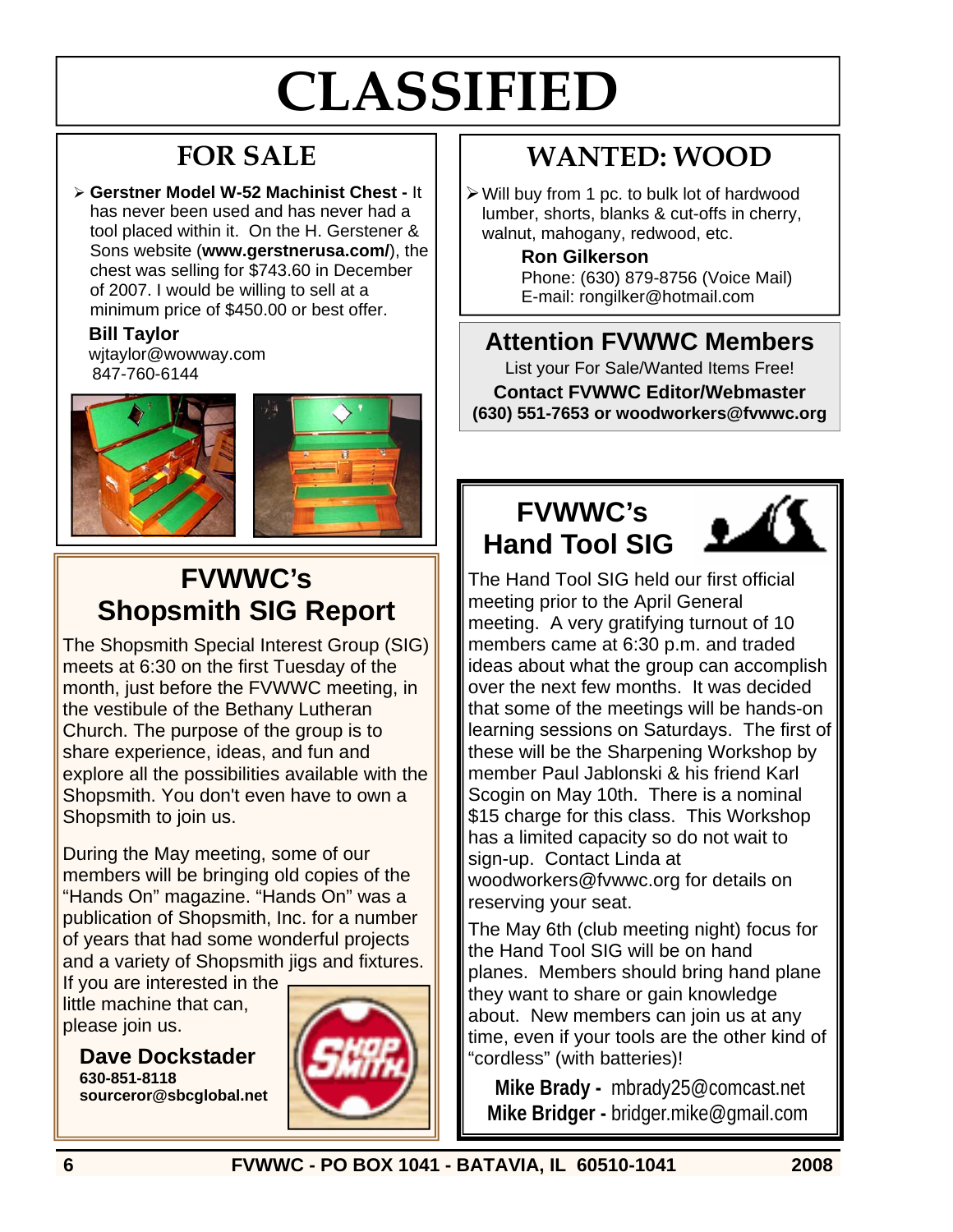## **Show & Tell April 2008**

In April we had a number of interesting **"Boo-Boo's, No-No's & Oops!"** projects in honor of April Fools Day. It is always interesting what one learns from these mistakes! Those members with projects on display were:

- ¾ **Stan Anderson: Birdfeeder** of unfinished Red Cedar.
- ¾ **Fred Rizza: Maple Table** with Poly finish.
- ¾ **Mike Madden: 10º Ramp for Miter Saw** made of ever popular, unfinished "junk" wood.
- ¾ **Jim Mengler: Round Mission Style Table** of Ash with a General Finish.
- ¾ **Howard Van Valzah: Walnut/Tiger Eye Ring** with lacquer finish.
- ¾ **Don Carkhoff: Veneered Maple Coffee Table** with Poly finish.
- ¾ **Bill Turk: Birdfeeder** made of unfinished Cedar with angle "goof".
- ¾ **Lee Nye: Oak Bookcase** complete with drilling disaster!
- ¾ **Floyd A, Johnson: 1997 Chip Carved Butternut & Oak Step Stool.**
- ¾ **Mike Kalscheur: Knick Knack Box** in Red Oak with broken miter joint due to expansion, with a dye stain and Poly/Oil finish.
- ¾ **Dave Dockstader: "Trash" Cedar Birdfeeder**, unfinished.